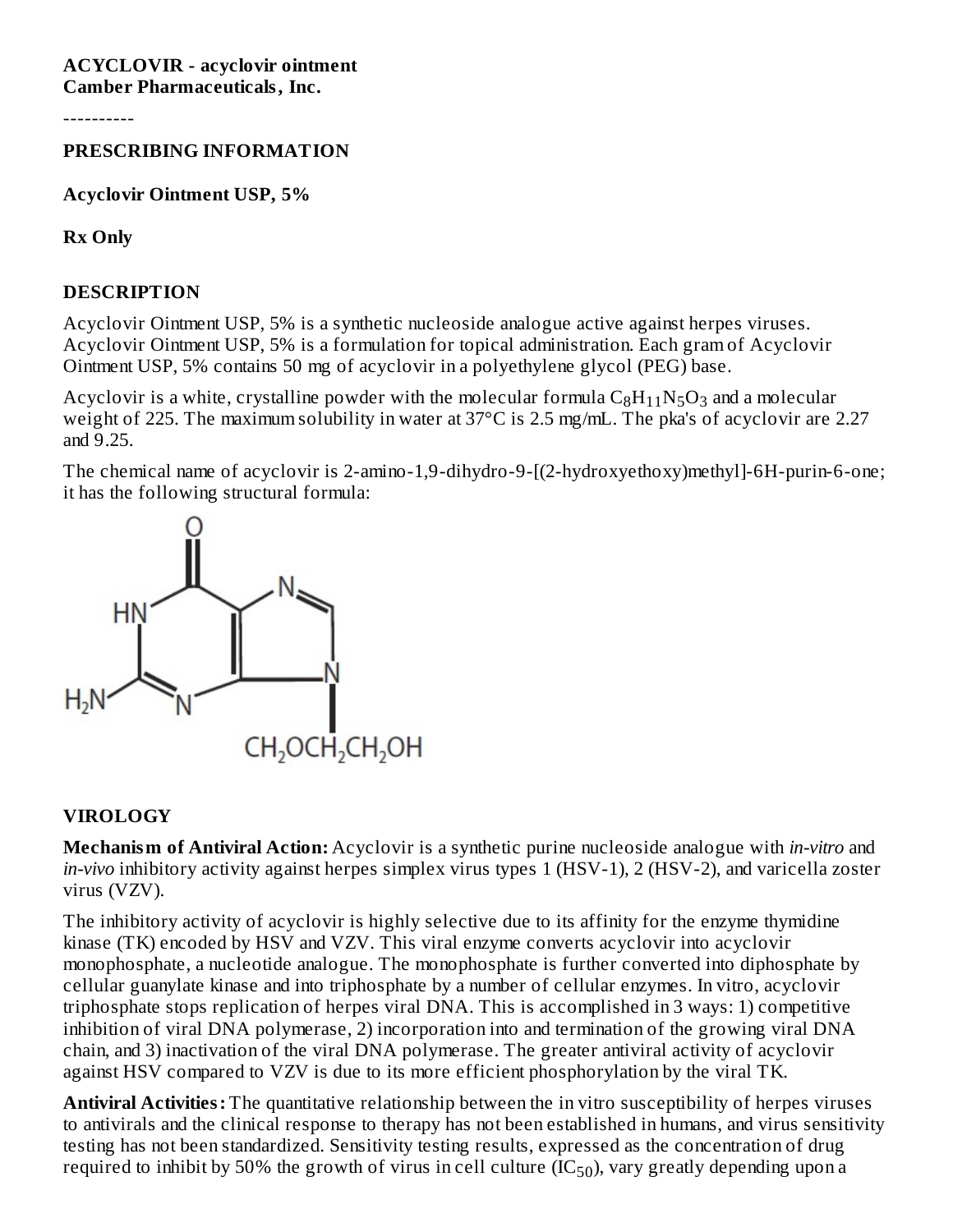number of factors. Using plaque-reduction assays, the  $IC_{50}$  against HSV isolates ranges from 0.02 to 13.5 mcg/mL for HSV-1 and from 0.01 to 9.9 mcg/mL for HSV-2. The  $IC_{50}$  for acyclovir against most laboratory strains and clinical isolates of VZV ranges from 0.12 to 10.8 mcg/mL. Acyclovir also demonstrates activity against the Oka vaccine strain of VZV with a mean IC $_{50}$  of 1.35 mcg/mL.  $\overline{a}$ 50

**Drug Resistance:** Resistance of HSV and VZV to acyclovir can result from qualitative and quantitative changes in the viral TK and/or DNA polymerase. Clinical isolates of HSV and VZV with reduced susceptibility to acyclovir have been recovered from immunocompromised patients, especially with advanced HIV infection. While most of the acyclovir-resistant mutants isolated thus far from immunocompromised patients have been found to be TK-deficient mutants, other mutants involving the viral TK gene (TK partial and TK altered) and DNA polymerase have been isolated. TK-negative mutants may cause severe disease in infants and immunocompromised adults. The possibility of viral resistance to acyclovir should be considered in patients who show poor clinical response during therapy.

# **CLINICAL PHARMACOLOGY**

Two clinical pharmacology studies were performed with Acyclovir Ointment USP, 5% in immunocompromised adults at risk of developing mucocutaneous HSV infections or with localized varicella-zoster infections. These studies were designed to evaluate the dermal tolerance, systemic toxicity, and percutaneous absorption of acyclovir.

In one of these studies, which included 16 inpatients, the complete ointment or its vehicle were randomly administered in a dose of 1-cm strips (25 mg acyclovir) 4 times a day for 7 days to an intact skin surface area of 4.5 square inches. No local intolerance, systemic toxicity, or contact dermatitis were observed. In addition, no drug was detected in blood and urine by radioimmunoassay (sensitivity, 0.01 mcg/mL).

The other study included 11 patients with localized varicella zoster infections. In this uncontrolled study, acyclovir was detected in the blood of 9 patients and in the urine of all patients tested. Acyclovir levels in plasma ranged from <0.01 to 0.28 mcg/mL in 8 patients with normal renal function, and from <0.01 to 0.78 mcg/mL in 1 patient with impaired renal function. Acyclovir excreted in the urine ranged from <0.02% to 9.4% of the daily dose. Therefore, systemic absorption of acyclovir after topical application is minimal.

# **CLINICAL TRIALS**

In clinical trials of initial genital herpes infections, Acyclovir Ointment USP, 5% has shown a decrease in healing time and, in some cases, a decrease in duration of viral shedding and duration of pain. In studies in immunocompromised patients primarily with herpes labialis, there was a decrease in duration of viral shedding and a slight decrease in duration of pain.

In studies of recurrent genital herpes and of herpes labialis in nonimmunocompromised patients, there was no evidence of clinical benefit; there was some decrease in duration of viral shedding.

### **INDICATIONS AND USAGE**

Acyclovir Ointment USP, 5% is indicated in the management of initial genital herpes and in limited nonlifethreatening mucocutaneous HSV infections in immunocompromised patients.

# **CONTRAINDICATIONS**

Acyclovir Ointment USP, 5% is contraindicated in patients who develop hypersensitivity to the components of the formulation.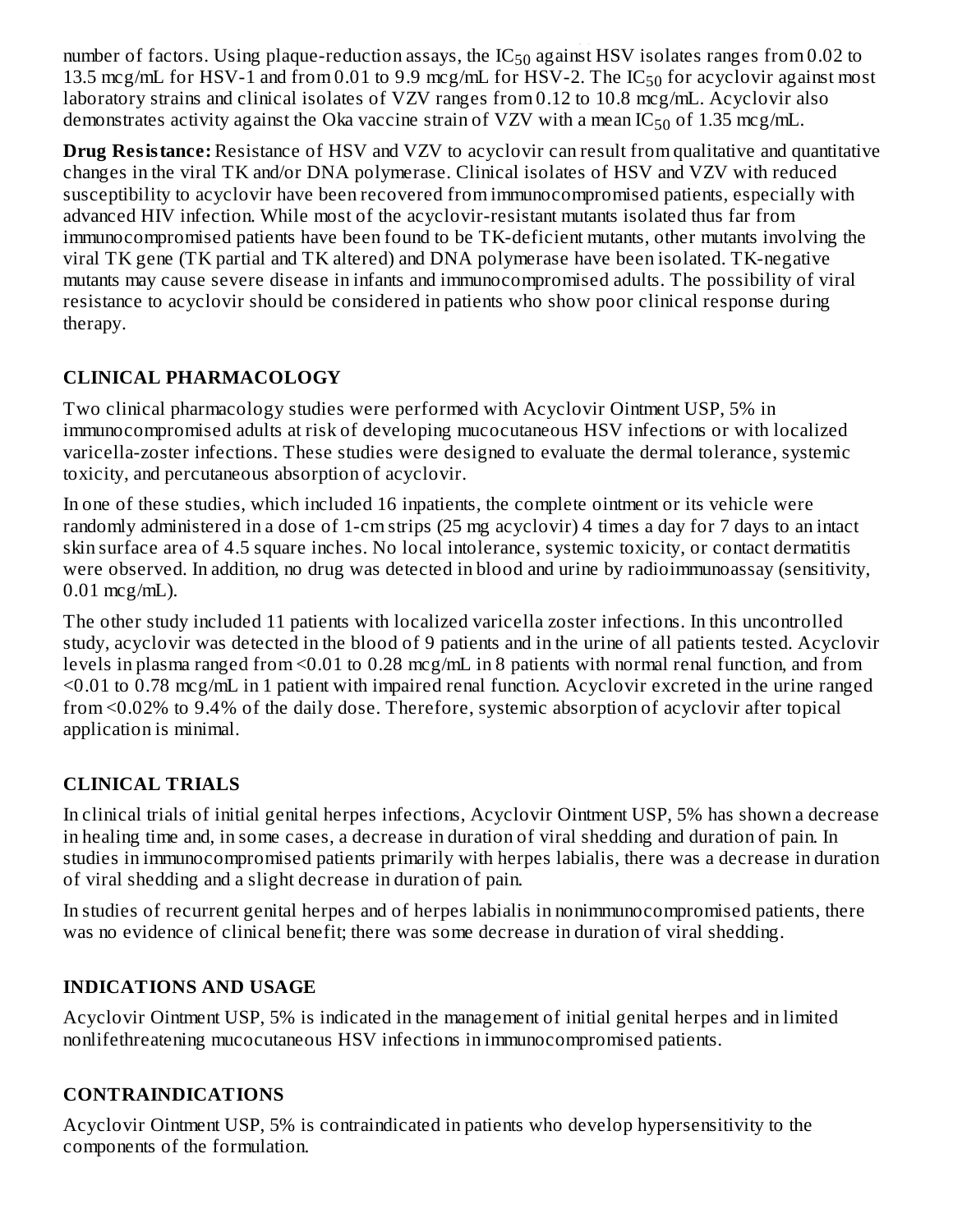### **WARNINGS**

Acyclovir Ointment USP, 5% is intended for cutaneous use only and should not be used in the eye.

## **PRECAUTIONS**

**General:** The recommended dosage, frequency of applications, and length of treatment should not be exceeded (see DOSAGE AND ADMINISTRATION). There are no data to support the use of Acyclovir Ointment USP, 5% to prevent transmission of infection to other persons or prevent recurrent infections when applied in the absence of signs and symptoms. Acyclovir Ointment USP, 5% should not be used for the prevention of recurrent HSV infections. Although clinically significant viral resistance associated with the use of Acyclovir Ointment USP, 5% has not been observed, this possibility exists.

**Drug Interactions:** Clinical experience has identified no interactions resulting from topical or systemic administration of other drugs concomitantly with Acyclovir Ointment USP, 5%.

**Carcinogenesis, Mutagenesis, Impairment of Fertility:** Systemic exposure following topical administration of acyclovir is minimal. Dermal carcinogenicity studies were not conducted. Results from the studies of carcinogenesis, mutagenesis, and fertility are not included in the full prescribing information for Acyclovir Ointment USP, 5% due to the minimal exposures of acyclovir that result from dermal application. Information on these studies is available in the full prescribing information for Acyclovir Capsules, Tablets, and Suspension and Acyclovir for Injection.

**Pregnancy:***Teratogenic Effects:* Acyclovir was not teratogenic in the mouse, rabbit, or rat at exposures greatly in excess of human exposure. There are no adequate and well-controlled studies of systemic acyclovir in pregnant women. A prospective epidemiologic registry of acyclovir use during pregnancy was established in 1984 and completed in April 1999. There were 749 pregnancies followed in women exposed to systemic acyclovir during the first trimester of pregnancy resulting in 756 outcomes. The occurrence rate of birth defects approximates that found in the general population. However, the small size of the registry is insufficient to evaluate the risk for less common defects or to permit reliable or definitive conclusions regarding the safety of acyclovir in pregnant women and their developing fetuses. Systemic acyclovir should be used during pregnancy only if the potential benefit justifies the potential risk to the fetus.

**Nursing Mothers:** It is not known whether topically applied acyclovir is excreted in breast milk. Systemic exposure following topical administration is minimal. After oral administration of Acyclovir, acyclovir concentrations have been documented in breast milk in 2 women and ranged from 0.6 to 4.1 times the corresponding plasma levels. These concentrations would potentially expose the nursing infant to a dose of acyclovir up to 0.3 mg/kg/day. Nursing mothers who have active herpetic lesions near or on the breast should avoid nursing.

**Geriatric Us e:** Clinical studies of Acyclovir Ointment did not include sufficient numbers of subjects aged 65 and over to determine whether they respond differently from younger subjects. Other reported clinical experience has not identified differences in responses between the elderly and younger patients. Systemic absorption of acyclovir after topical administration is minimal (see CLINICAL PHARMACOLOGY).

**Pediatric Use:** Safety and effectiveness in pediatric patients have not been established.

### **ADVERSE REACTIONS**

In the controlled clinical trials, mild pain (including transient burning and stinging) was reported by about 30% of patients in both the active and placebo arms; treatment was discontinued in 2 of these patients. Local pruritus occurred in 4% of these patients. In all studies, there was no significant difference between the drug and placebo group in the rate or type of reported adverse reactions nor were there any differences in abnormal clinical laboratory findings.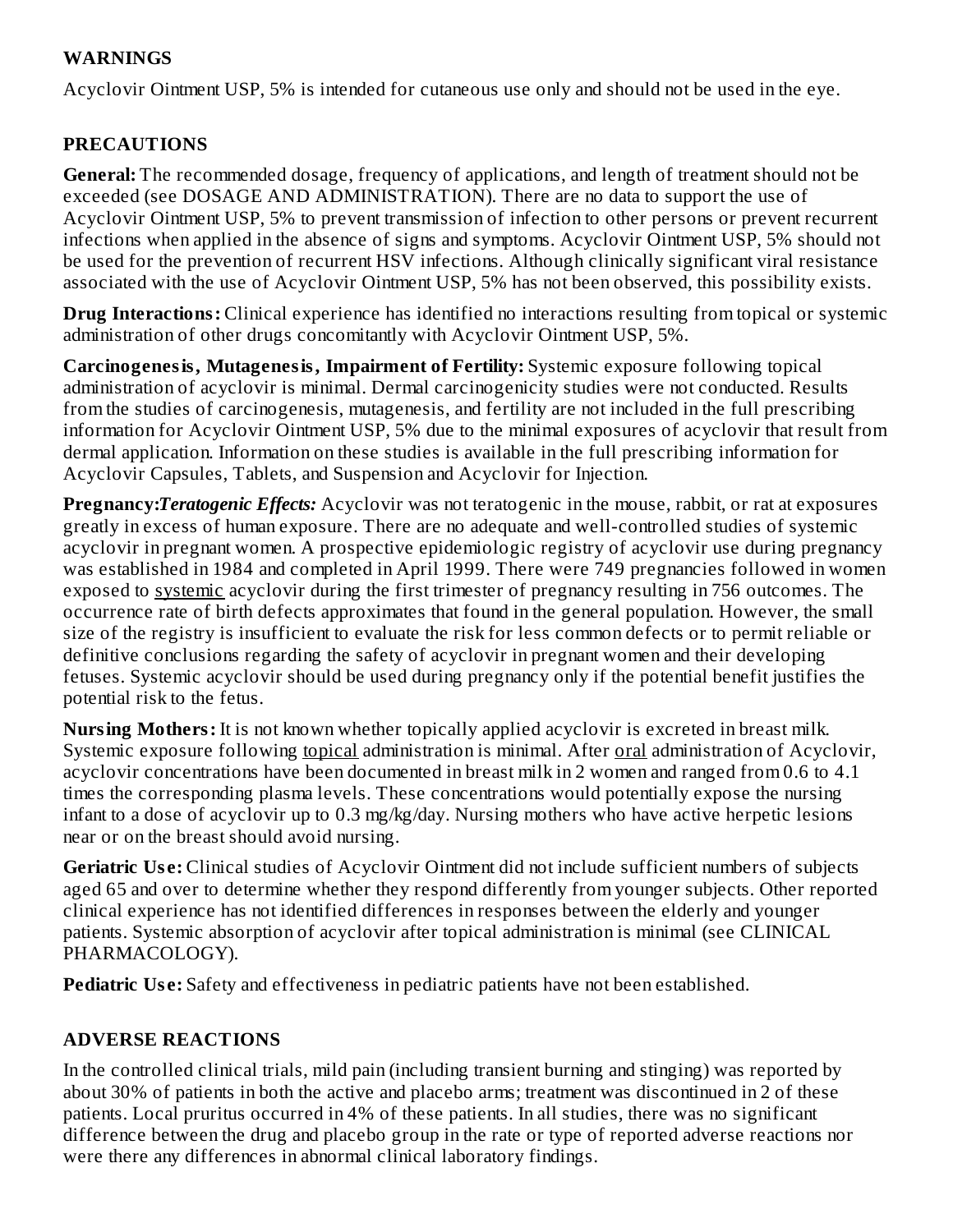**Obs erved During Clinical Practice:** Based on clinical practice experience in patients treated with Acyclovir Ointment in the U.S., spontaneously reported adverse events are uncommon. Data are insufficient to support an estimate of their incidence or to establish causation. These events may also occur as part of the underlying disease process. Voluntary reports of adverse events that have been received since market introduction include:

*General:* Edema and/or pain at the application site.

*Skin:* Pruritus, rash.

### **To report SUSPECTED ADVERSE REACTIONS, contact Camber Pharmaceuticals, Inc. at 1- 866-495-1995 or FDA at 1-800-FDA-1088 or www.fda.gov/medwatch.**

# **OVERDOSAGE**

Overdosage by topical application of Acyclovir Ointment USP, 5% is unlikely because of limited transcutaneous absorption (see CLINICAL PHARMACOLOGY).

## **DOSAGE AND ADMINISTRATION**

Apply sufficient quantity to adequately cover all lesions every 3 hours, 6 times per day for 7 days. The dose size per application will vary depending upon the total lesion area but should approximate a onehalf inch ribbon of ointment per 4 square inches of surface area. A finger cot or rubber glove should be used when applying Acyclovir to prevent autoinoculation of other body sites and transmission of infection to other persons. **Therapy should be initiated as early as possible following ons et of signs and symptoms.**

# **HOW SUPPLIED**

Each gram of Acyclovir Ointment USP, 5% contains 50 mg acyclovir in a polyethylene glycol base. It is supplied as follows:

15 g tubes NDC 31722-968-31 30 g tubes NDC 31722-968-32

# **Store at 15° to 25°C (59° to 77°F) in a dry place.**

### **Manufactured for:**



Camber Pharmaceuticals, Inc. Piscataway, NJ 08854

**Manufactured by:** Groupe Parima, Inc. Montreal, QC H4S 1X6, Canada

Rev. 08/20

# **PACKAGE LABEL PRINCIPAL DISPLAY PANEL**

15 g Tube Label

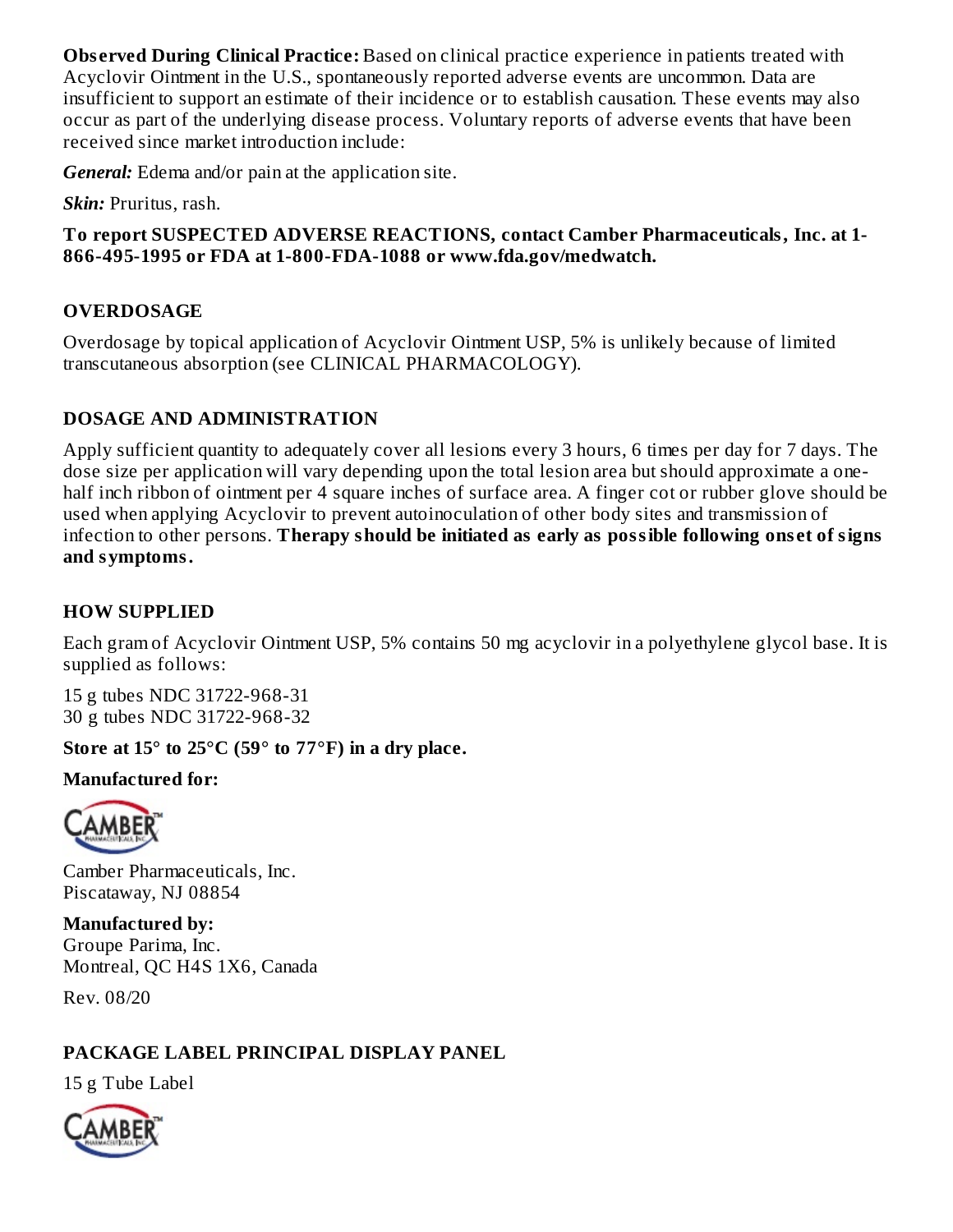### **NDC 31722-968-31 Acyclovir Ointment USP, 5% For Cutaneous Us e Only Rx only**

**15 g**



| <b>ACYCLOVIR</b>                                           |                            |               |                                                   |            |                             |  |                           |  |  |  |
|------------------------------------------------------------|----------------------------|---------------|---------------------------------------------------|------------|-----------------------------|--|---------------------------|--|--|--|
| acyclovir ointment                                         |                            |               |                                                   |            |                             |  |                           |  |  |  |
|                                                            |                            |               |                                                   |            |                             |  |                           |  |  |  |
|                                                            | <b>Product Information</b> |               |                                                   |            |                             |  |                           |  |  |  |
| <b>Product Type</b>                                        |                            |               | HUMAN PRESCRIPTION DRUG                           |            | Item Code (Source)          |  | NDC:31722-968             |  |  |  |
| <b>Route of Administration</b>                             |                            |               | <b>TOPICAL</b>                                    |            |                             |  |                           |  |  |  |
|                                                            |                            |               |                                                   |            |                             |  |                           |  |  |  |
| <b>Active Ingredient/Active Moiety</b>                     |                            |               |                                                   |            |                             |  |                           |  |  |  |
| <b>Ingredient Name</b>                                     |                            |               |                                                   |            | <b>Basis of Strength</b>    |  | Strength                  |  |  |  |
| acyclovir (UNII: X4HES1O11F) (acyclovir - UNII:X4HES1O11F) |                            |               |                                                   |            | acyclovir                   |  | $50$ mg in $1$ g          |  |  |  |
|                                                            |                            |               |                                                   |            |                             |  |                           |  |  |  |
|                                                            |                            |               |                                                   |            |                             |  |                           |  |  |  |
| Packaging                                                  |                            |               |                                                   |            |                             |  |                           |  |  |  |
| #                                                          | <b>Item Code</b>           |               | <b>Package Description</b>                        |            | <b>Marketing Start Date</b> |  | <b>Marketing End Date</b> |  |  |  |
|                                                            | 1 NDC:31722-968-31         | 1 in 1 CARTON |                                                   | 09/01/2020 |                             |  |                           |  |  |  |
| 1                                                          |                            |               | 15 g in 1 TUBE; Type 0: Not a Combination Product |            |                             |  |                           |  |  |  |
|                                                            |                            |               |                                                   |            |                             |  |                           |  |  |  |